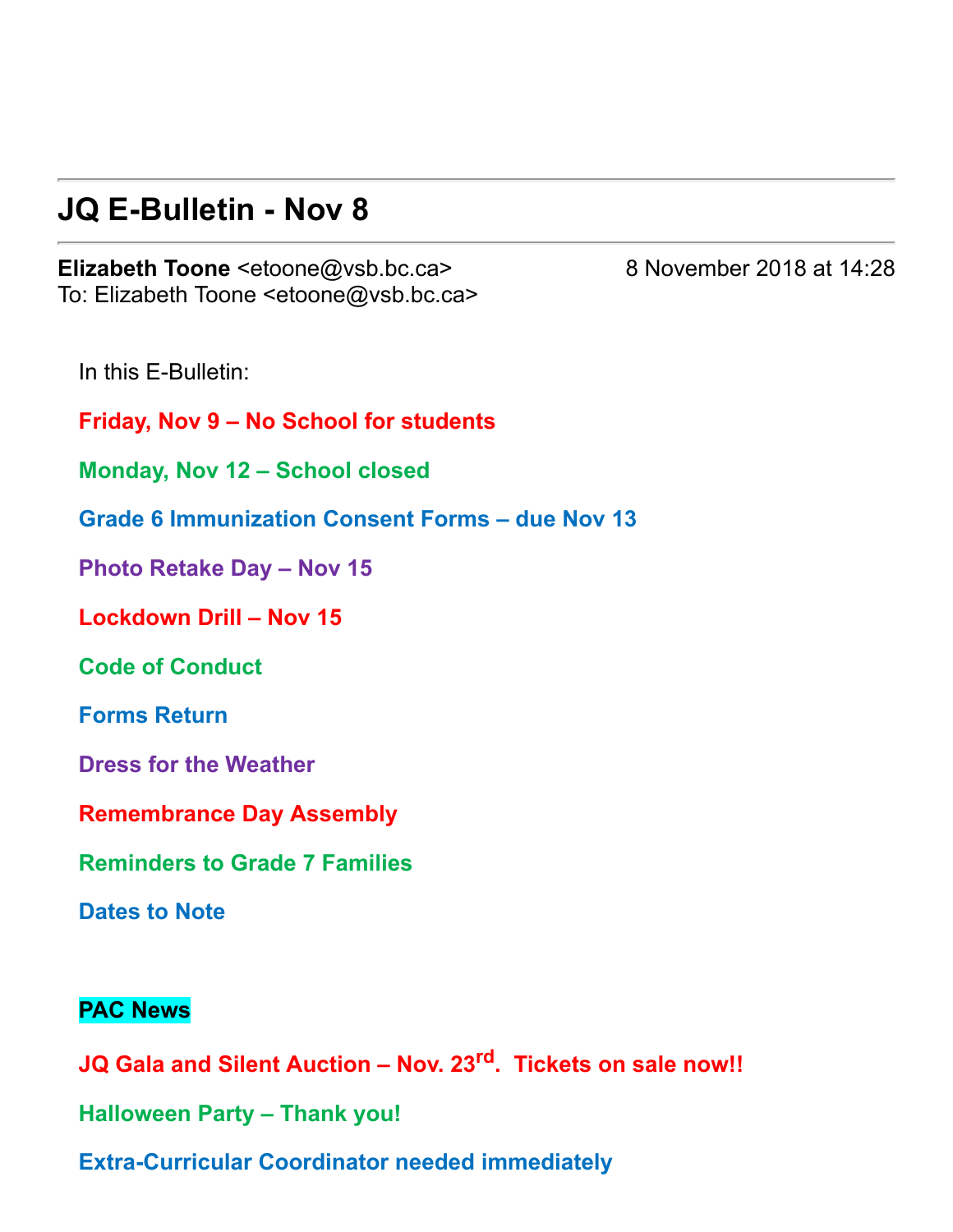**Attachments: Letter to Parents re Code of Conduct, School's Code of Conduct, Code of Conduct Commitment Card**

Safe Arrival Tel. No.: 604-713-5159 Ext. 39

# **Friday, November 9 Curriculum Implementation**

**Day**: No school for students. Teachers will be participating in workshops for Curriculum Implementation.

## **Monday, November 12 – Statutory Holiday for Remembrance Day**: School closed.

**Grade 6 Immunization Consent Forms**: A reminder to return forms by **Tuesday, November 13** for collection by the School Nurse. The Immunization Clinic will be held on **Tuesday, November 20th** . If you have any questions regarding the immunization forms, please contact Public Health Nurse, Audrey Williams RN, at 604-261-6366, ext. 3378.

Parents of students in other grades may also have received an Immunization Consent Form if catch-up immunizations are required.

**Photo Retake Day**: Photo Retake Day will be **Thursday, November 15th** . If you would like your child to have a retake of their individual student photo, please remind your child and child's teacher.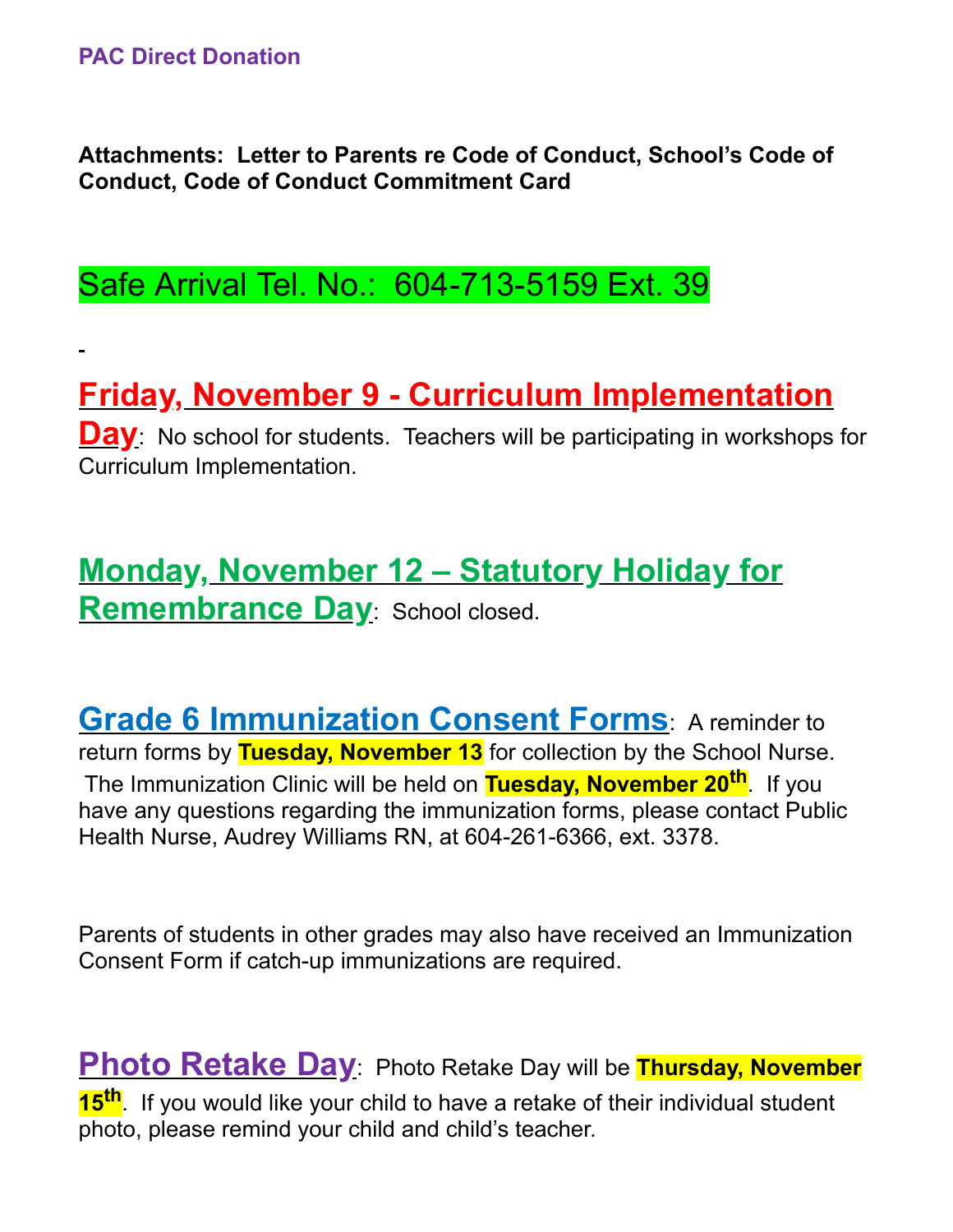**Lockdown Drill**: The school will practice its first lockdown drill on the afternoon of Thursday, November 15<sup>th</sup> at 1:10 pm. A lockdown is used in response to an intruder within the school.

All classroom doors will be locked/secured, all lights will be turned off and students will be asked to remain silent and directed to an area of the classroom where they cannot be seen. The drill will last for approximately 5 to 10 minutes. If you need to pick up your child for an appointment, please come before this time.

**Code of Conduct**: Attached is a copy of the School's Code of Conduct, a letter from the Principal and a Code of Conduct Commitment Card. Teachers will be reviewing the code with students over the next few weeks. Parents are also requested to review the code with their child/ren and return the signed Commitment Card (please print off attached copy or pick-up a hard copy from the School) and return to the classroom teacher by **Friday, November 23rd** .

**Forms Return**: We have a number of families who have not returned the forms packages sent out at the end of September. Could you kindly return these as soon as possible so that we have up-to-date contact information for emergencies and family reunification. Thank you.

**Dress for the Weather**: Please make sure that your child has a spare change of clothes at school as they are often needed during the rainy season. Your child will appreciate having something warm and dry to change into. Please also ensure your child is dressed for the weather...it's starting to get chilly out there! Thank you.

**Remembrance Day Assembly**: A school assembly was held today at 11:00 am for Remembrance Day. Thank you to Choir Director, Colleen Cotton and the JQ Senior Choir for their moving performance as well as Loic Cruz Iqbal, a former JQ student, for his solo performance and parent Jonathan Michalak for playing the Last Post.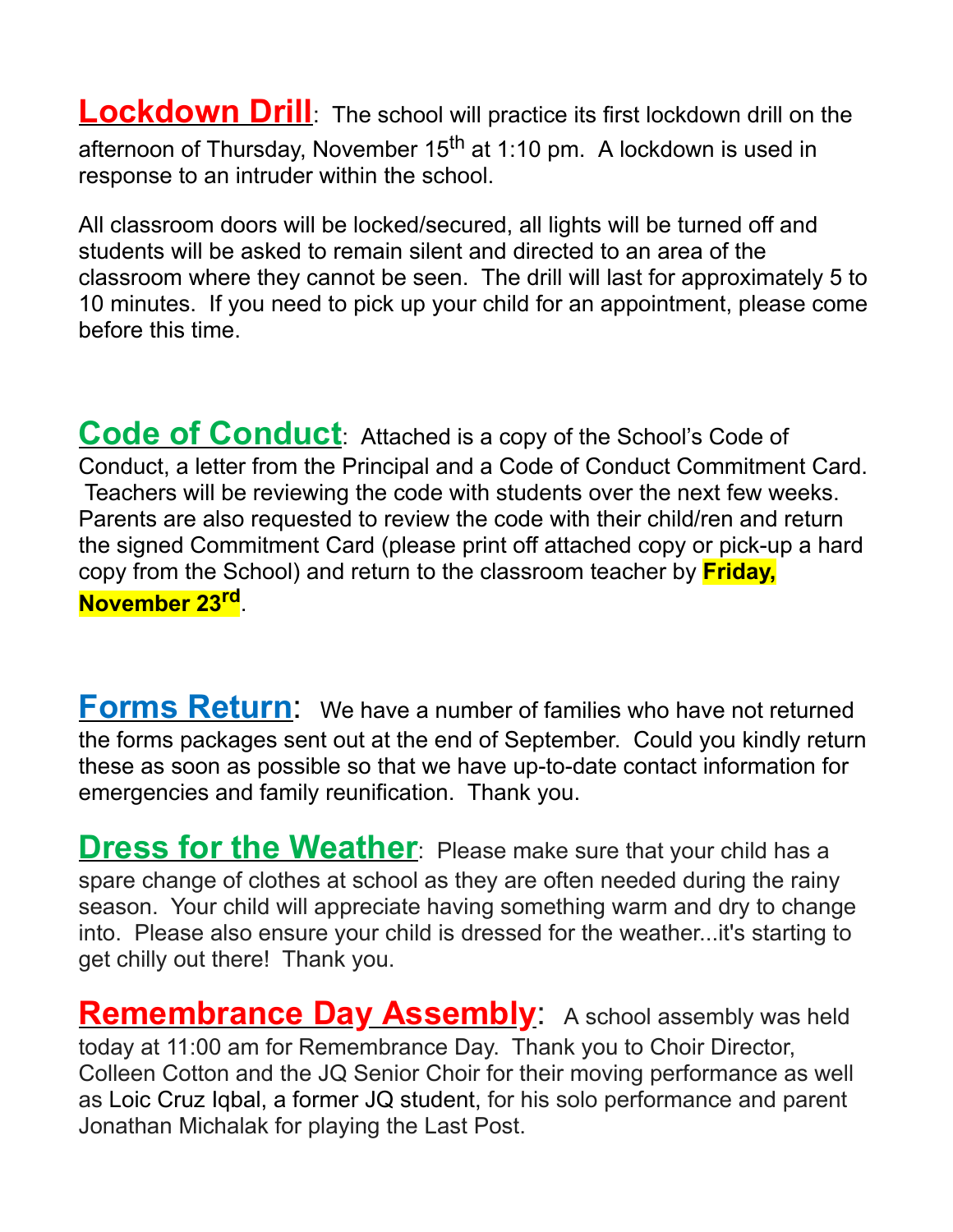## **Reminders to Grade 7 families**:

**<u>VSB Mini-Schools – Grade 7 students and parents</u>: Application for the** mini-school test is **today at midnight** (www.vsb.bc.ca/programs/mini-schoolregistration). Mini-School Cognitive Skills test will be held on November 20<sup>th</sup> from 1 – 4 pm, location to be announced through email to applicants. Application to programs deadline is: Friday, December 20<sup>th</sup> by 3 pm.

**Hoodies** - Hoodie order forms were distributed today, sizing will take place next week and payment of \$30 is due by November 14, on School CashOnline.

**<u>Senior Trip Form and Deposit</u>** - Permission form is due back on Tuesday, **November 13th** and the first deposit of \$350 is due by **Friday, November 23rd .**

## **Dates to Note**:

Tuesday, November 20 – Gr 6 Immunization Clinic

Friday, November 23 – JQ Silent Auction and Gala

Wednesday, November 28 – Kindergarten Dental screening

Thursday, November 29 - Vision screening

# **PAC NEWS**

# **JQ Gala & Silent Auction**

**It's A Party And You're Invited!**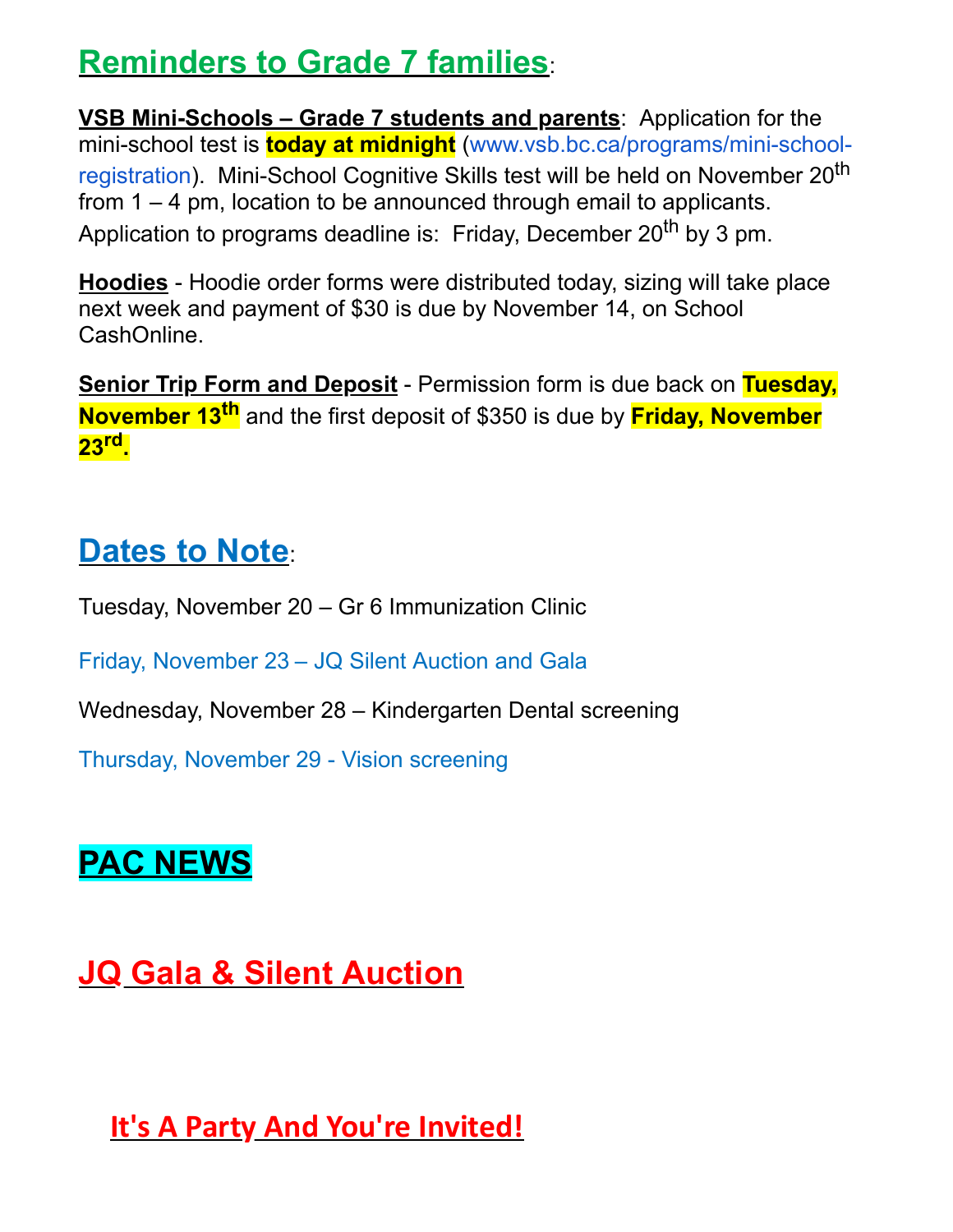The kids get Halloween...we get an Electric Luau! Please shrug off your pj's and join the entire school community for a fun filled Gala and Auction. Mark the date:

Friday, November 23rd 7pm till Late

[Tickets are \\$25 here](https://julesquesnelpac.us3.list-manage.com/track/click?u=a8e7c9494cc165c2c2cca7d75&id=cbd59f0a96&e=afa53965a6) or purchased at the door for \$30. (http://fundraising.jqpac.com/product/2018-luau-dance/) Dress code is casual. Think Hawaiian shirts, flip flops and Lei's.

- · Welcome Mai Tai and hors d'oeuvres included.
- · Cash bar

All kindergarten families from both QEA and JQ will receive complimentary entry tickets (coming your way shortly).

A huge thank you to our Grade 7's who are putting on this special evening for us!

All proceeds to to the Senior Trip.

See you There!

**Halloween Party**: Thank you to this year's grade 7 families for organizing a fun and "spooktacular" party on October 26<sup>th</sup> and a huge thank you to all who supported this fundraising event.

**Extracurricular Coordinator needed**: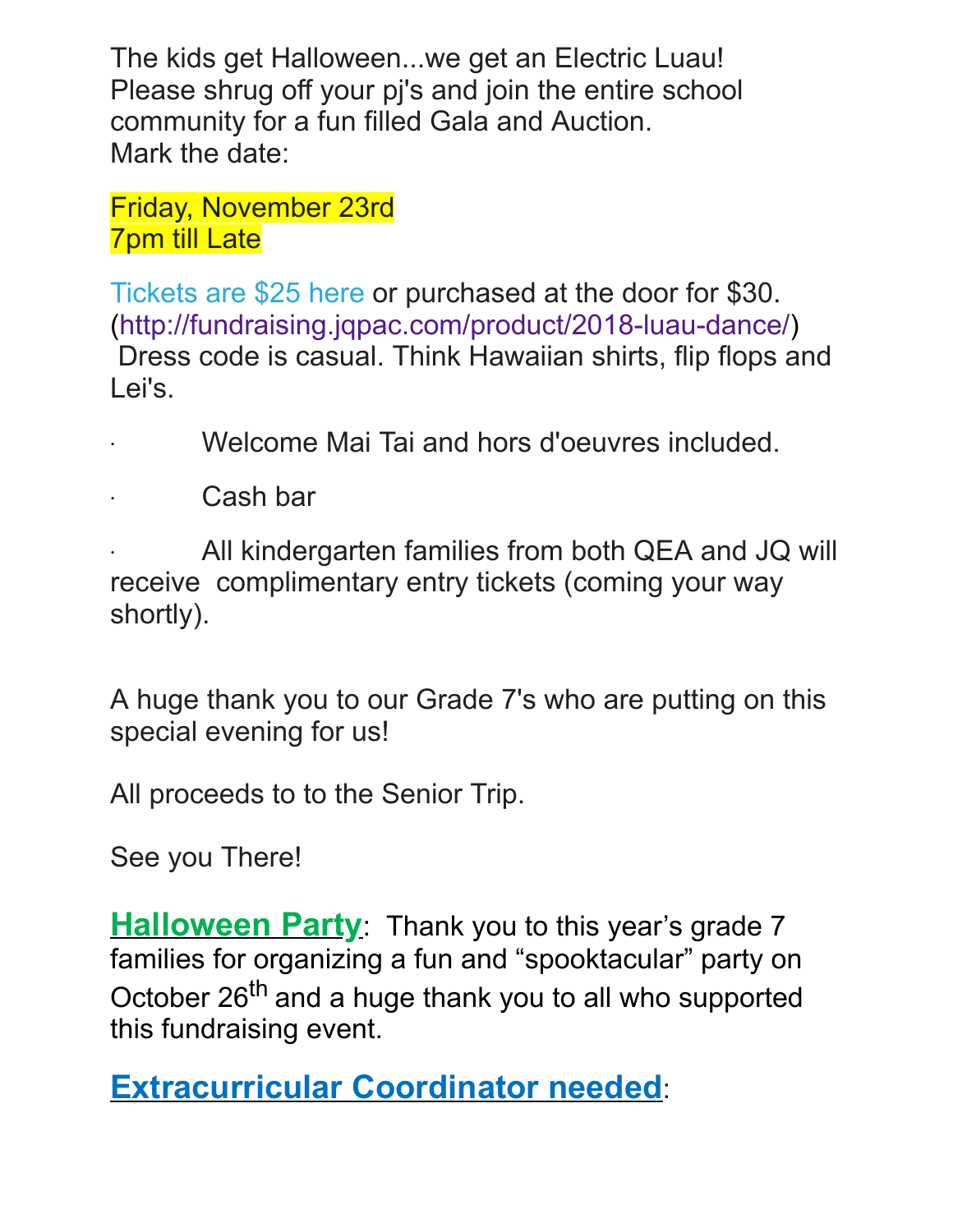- We need a PAC Extracurricular coordinator immediately. Our much loved and appreciated lead, Valerie is leaving us for Victoria in a couple of weeks.
- The job has already been fine tuned, a calendar and emails have already been drafted.
- We know you are busy, we are too.
- If we do not get someone, we will have to cancel our Extracurricular programs.
- no special skills are necessary.

If you are interested email: [jqpacexec@gmail.com](https://julesquesnelpac.us3.list-manage.com/track/click?u=a8e7c9494cc165c2c2cca7d75&id=e711ef10b2&e=afa53965a6) Thank you!

# **Direct Donation**:

Your direct donation money DOES NOT go toward:

- pizza parties
- extracurricular activities
- Walk and Wheel and Bike to School prizes come from donations from businesses
- any activity, supply or program that does not benefit the whole school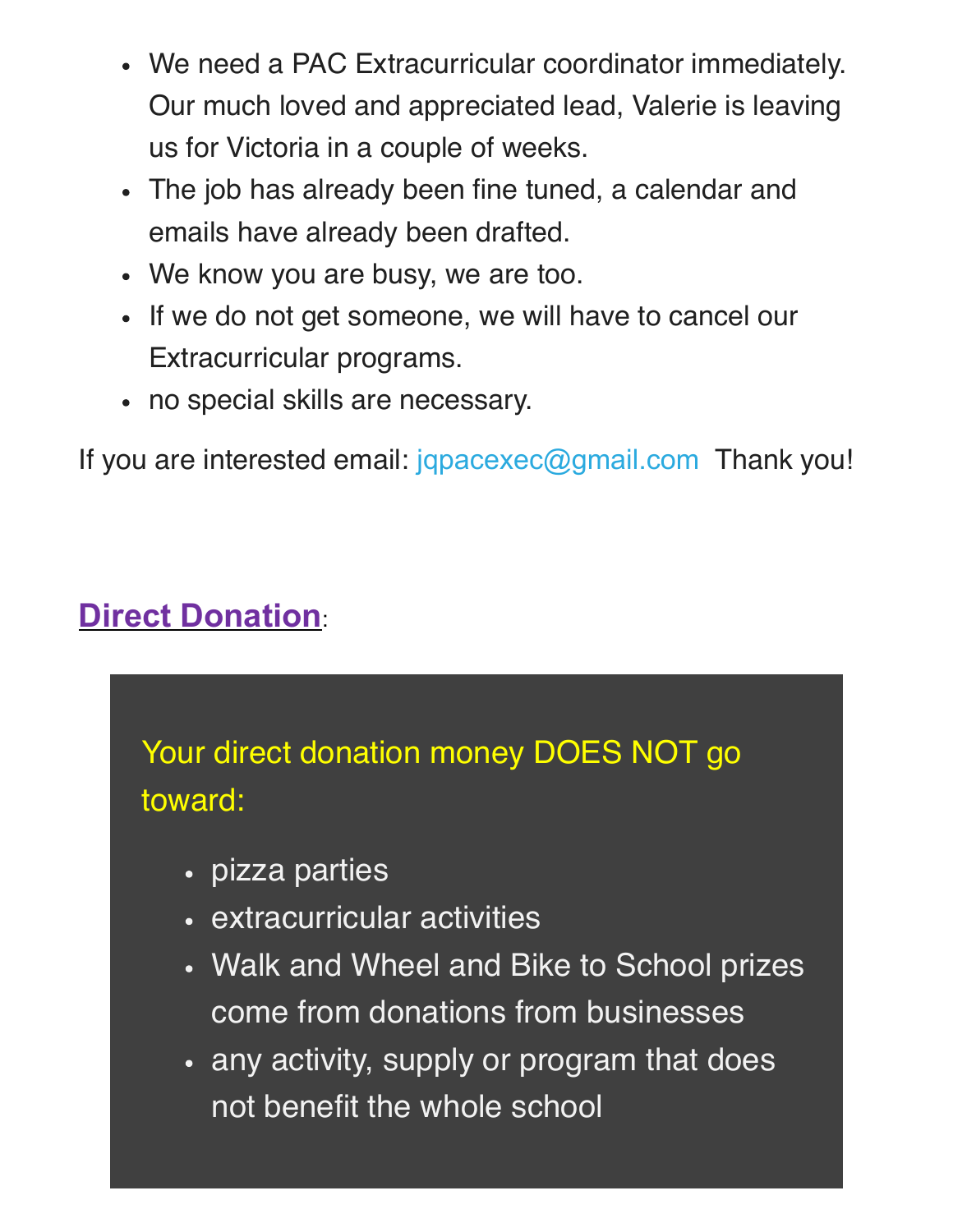## Your direct donation money DOES go toward:

- sports equipment (soccer balls, ultimate frisbees, basketballs...)
- library books
- Educational programming for kids that in the past has included anti-bullying, internet safety...
- Fun programming for students that in the past has included hip hop, water polo, tennis and Circus Kids...
- Cultural programming that in the past has included dance troops, the maple syrup man, etc chosen by teachers
- Technology (ipads, laptops, document cameras and charging devices)
- Raised garden bed maintenance (consistent with the new curriculum and working into a possible future food literacy program) Also made those gorgeous rainbow benches possible
- provides subsidies so ALL children are included in field trips and choir.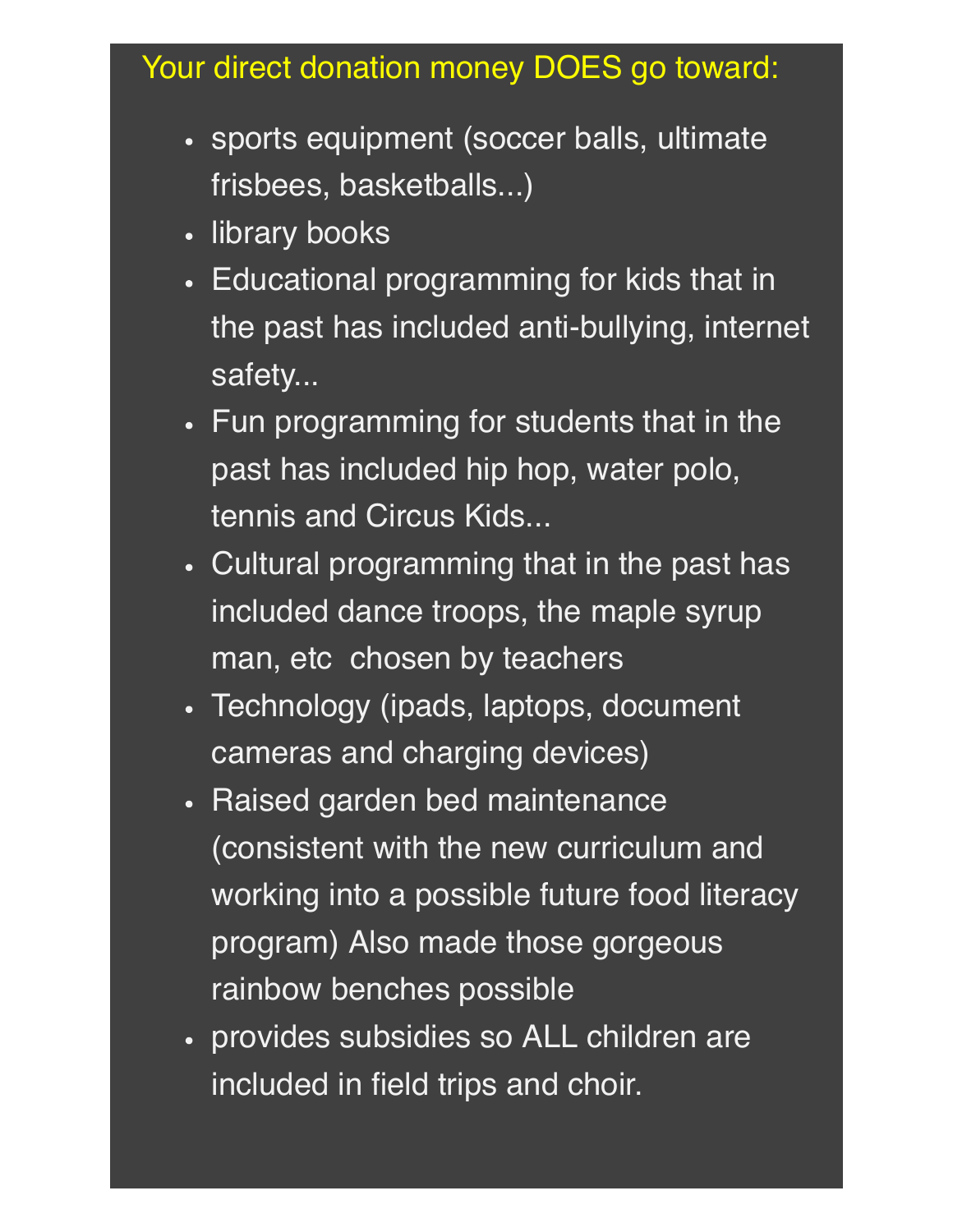- A grade 7 graduation fund for graduation day
- Subsidizes parent education
- Allows us to bring the community together for coffee mornings, Carnivals and BBQ's.

In essence you can see there is NO child that is untouched in some meaningful way by your donation. And your money is NOT spent on frivolous things but rather programming and supplies that are aimed at enriching your child's education or educational experience during school hours, all this school year.

#### What you DO NOT have to do

- Spend your money nor your precious time to:
	- Bake cookies, cakes, muffins and brownies,
	- ask neighbors and family to buy wrapping paper
	- go door to door selling plants, or chocolate bars.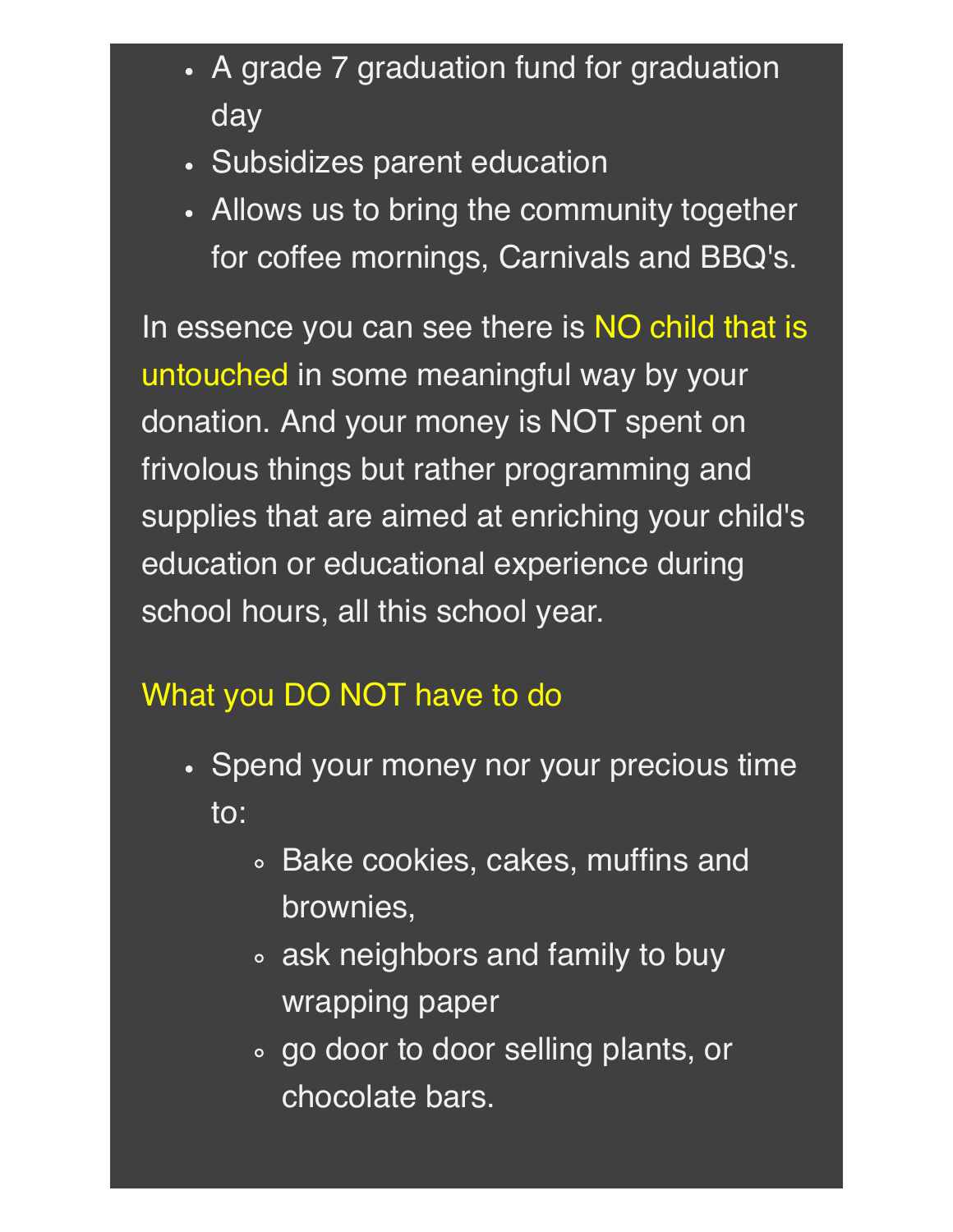procrastinate in making your donation (just checking to see if you were still reading!)

What you can count on:

- a responsible and energetic team invested in OUR children's success
- your suggestions, ideas and comments to be welcomed and put into action

Please support our efforts to enrich your child's education at JQ by directly donating to PAC.

- by cheque: drop it in the box across from the office. Mark your child's division in the memo
- by etransfer:
	- email: [jqpac.treasurer@gmail.com](mailto:jqpac.treasurer@gmail.com)
	- security question: What is the name of our school
	- answer: julesquesnel
	- **o message: please note the [division](https://julesquesnelpac.us3.list-manage.com/track/click?u=a8e7c9494cc165c2c2cca7d75&id=fc43d1b83f&e=afa53965a6)** and name of your student(s).